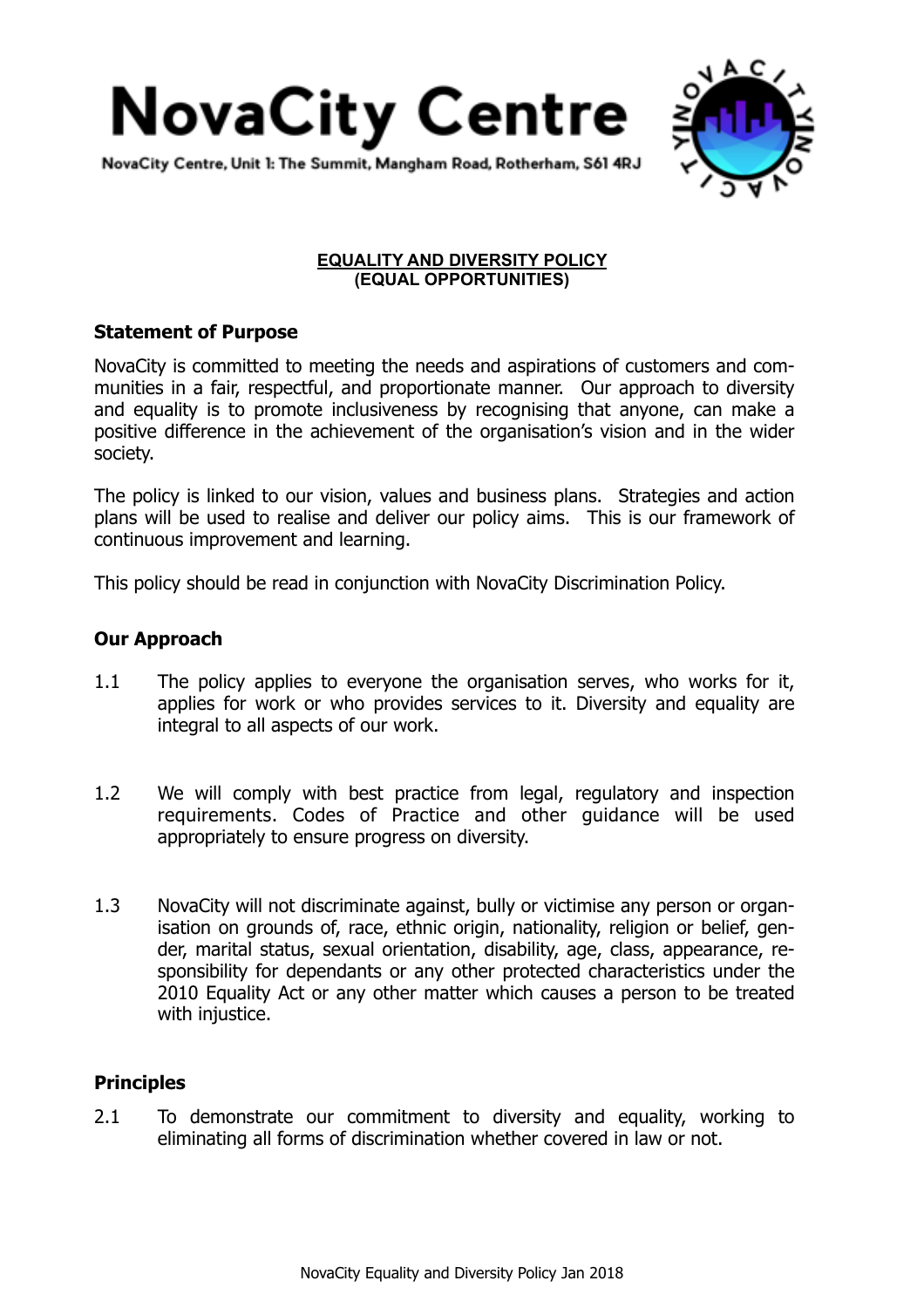- 2.2 To raise awareness, recognise and celebrate our successes, forming a platform for continuous learning and improvement.
- 2.3 To have a greater and deeper understanding of our customers, enabling them to influence services. Merlin is a comprehensive database that will ensure we provide appropriate professional services and are "being responsive to the individual characteristics and circumstances of residents".
- 2.4 To have a proportionate number of outcomes and goals for the size of the organisation to ensure all stated outcomes are delivered without exception.
- 2.5 To listen to staff and customers through a range of mechanisms including the Merlin Good Practice Review to assess satisfaction levels across various groups to ensure parity of outcomes.
- 2.6 To have Board members, staff and members that reflect the makeup of the communities we serve.
- 2.7 To work in inclusive ways in developing an organisational culture that proactively promotes diversity and equality.
- 2.8 To ensure the Board, staff and members are supported and trained in knowledge and skills to deliver our policy on diversity and equality.

### **Roles and Responsibilities**

- 3.1 Anyone representing NovaCity has to abide by all policies and procedures of the organisation. This ranges from employees (including board members), volunteers, contractors, consultants and agency staff. This list is not exhaustive.
- 3.2 The Board's leadership role will ensure the policy is successful. Staff will have professional, individual and collective responsibility to implement the policy. Contractors, consultants and partner organisations are required to demonstrate their commitment and action to share our policy objectives on diversity.

### **Implementation, Monitoring, Review and Evaluation**

4.1 Board and staff appraisals will be linked to this policy and the performance management system in the organisation.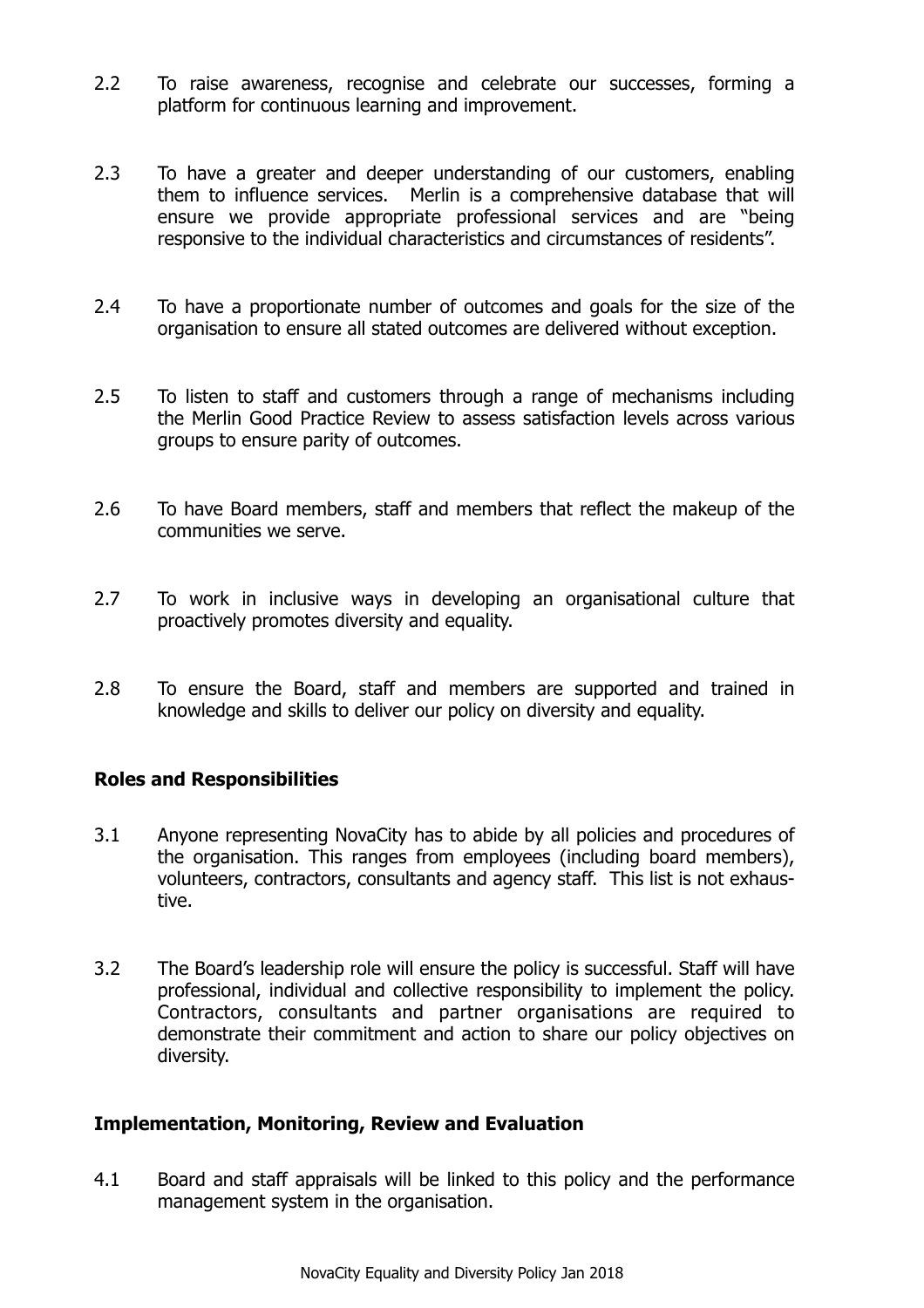- 4.2 Performance indicators will provide a formal measure of progress and will form part of quarterly Board reports.
- 4.3 The Senior Management Team will monitor progress on this policy, providing a focus internally for staff and externally for customers.
- 4.4 Annual reviews will build on previous performance. The overall impact of the policy will be evaluated at the end of the 2 year cycle to make further continuous improvements.
- 5. Procedure for Dealing with Breaches of this Policy

Any breach of this policy, intended or accidental, is not acceptable. Infringements of this policy will be dealt with seriously as disciplinary matter under NovaCity's normal disciplinary procedures and may involve either informal or formal action depending on the seriousness of the case.

### **Equality and Diversity**

We aim to be an organisation that values, recognises and responds to the diverse needs of members and those we serve. We adhere to the Equality Act 2010 and will not discriminate against any person or other organisation with particular reference to the protected characteristics

### **Monitoring and Review**

The Senior Management Team, with adequate consultation of the Board of Trustees, will regularly review the operation of this policy.

### **Agreed by NovaCity**

Signature Date Date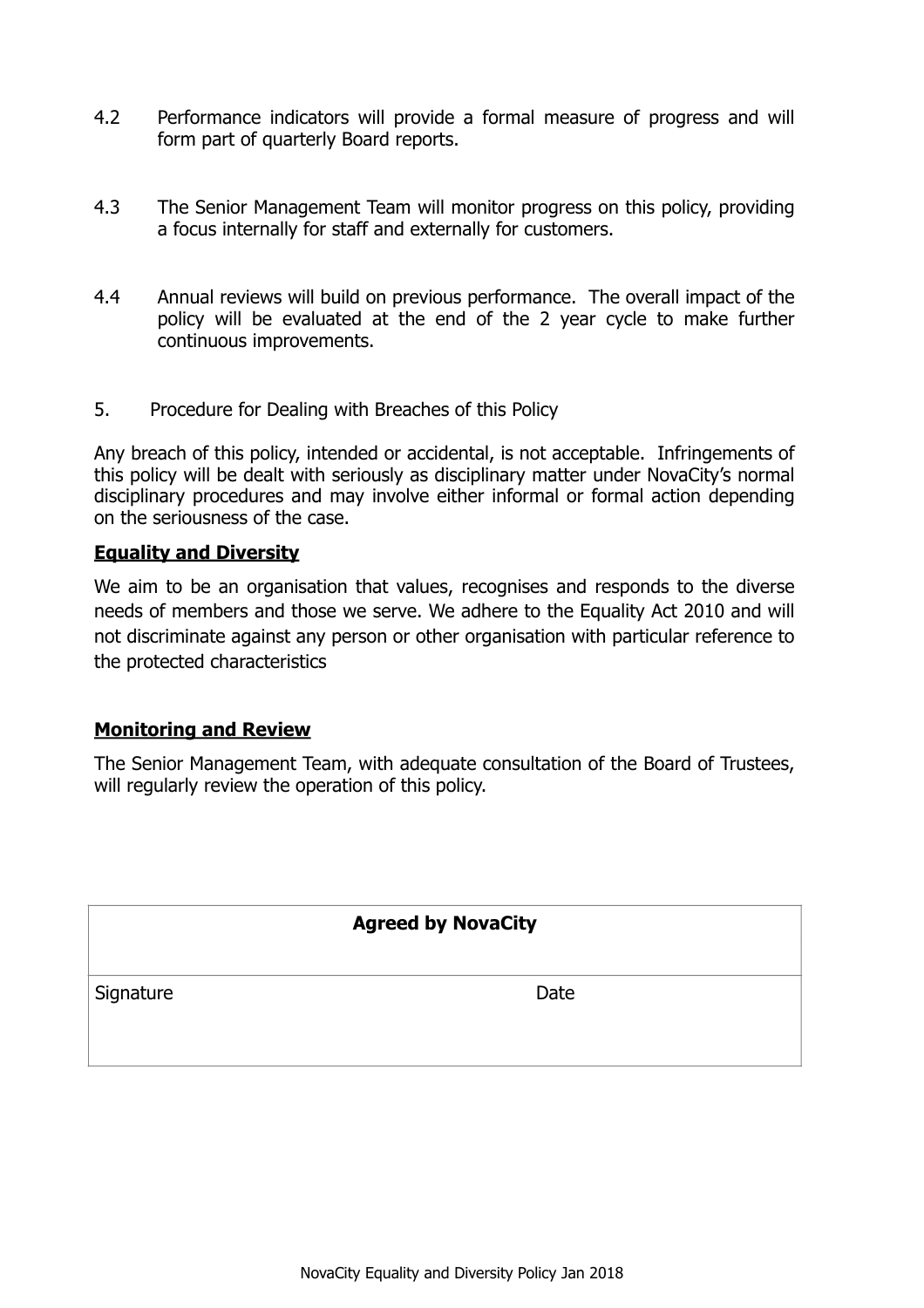#### Appendix 1

NovaCityt is committed to equal opportunities. It is an integral part of our work and of our overall growth and development. Therefore, before any action is taken, it must be measured against this policy and the equal opportunities implications.

#### **Membership Policy**

- **•** Positive steps should be taken to encourage as wide a membership as possible
- **•** Structures and conditions of membership should be kept to a minimum to make the organisation accessible to minority and grass root groups
- **•** Positive action should be taken to reach out to minority or disadvantaged groups to let them know we want to work with them
- **•** All meetings and training sessions must be held in accessible buildings
- **•** Papers for meetings should be available on tape or in Braille for people with visual handicap
- **•** Non-Sexist language and titles should be used.

#### **Board of Directors**

- **•** Steps should be taken to ensure a wide mix of people on the Board
- **•** People from ethnic minority groups should be encouraged to stand
- **•** People with disabilities should be encouraged to stand
- **•** Meetings must always be held in rooms that are accessible to people with a wide range of handicaps
- **•** All committee papers should be available on tape or in Braille
- **•** Timing of meetings should not exclude certain groups of people from being able to participate
- **•** Obvious gaps in membership should be filled if at all possible by co-option
- **•** All new Board members should be given an Induction Pack
- **•** All new Board members should be offered and encouraged to attend training in Management Committee skills and responsibilities of trustees
- **•** All Board members should be offered Training in Honorary Officer skills.

### **Employment Policy**

Equal Opportunities method of recruitment and selection shall always be used.

- All members of the Board of Trustees and Senior Staff shall be offered and encouraged to take Equal Opportunities interview training
- All members of selection and interview panels must have undertaken Equal Opportunities training
- All vacancies shall be advertised widely using an appropriate variety of methods and positive action shall be taken to ensure that groups who are under-represented on the staff are aware of the vacancies and that applications from them are welcome
- All job advertised shall state that we are striving to be an Equal Opportunities Organisation and that applications are welcome from all sections of the community
- All vacancies should be looked at to see whether they are suitable for a job share
- Experience obtained from life, voluntary work, childcare and other caring responsibilities should be rated as highly as experience from paid employment
- All interviews must be held in accessible buildings and appropriate assistance at interview given to disabled candidates where required
- Interviewing should be positive. Aiming to find out what people need to enable them to do the job rather than any obstacles that might prevent them
- When purchasing new equipment it should be, whenever possible, capable of being operated by people who are visually, aurally or mobility challenged
- Racial and sexual harassment should be treated as disciplinary offences.

#### **Volunteers**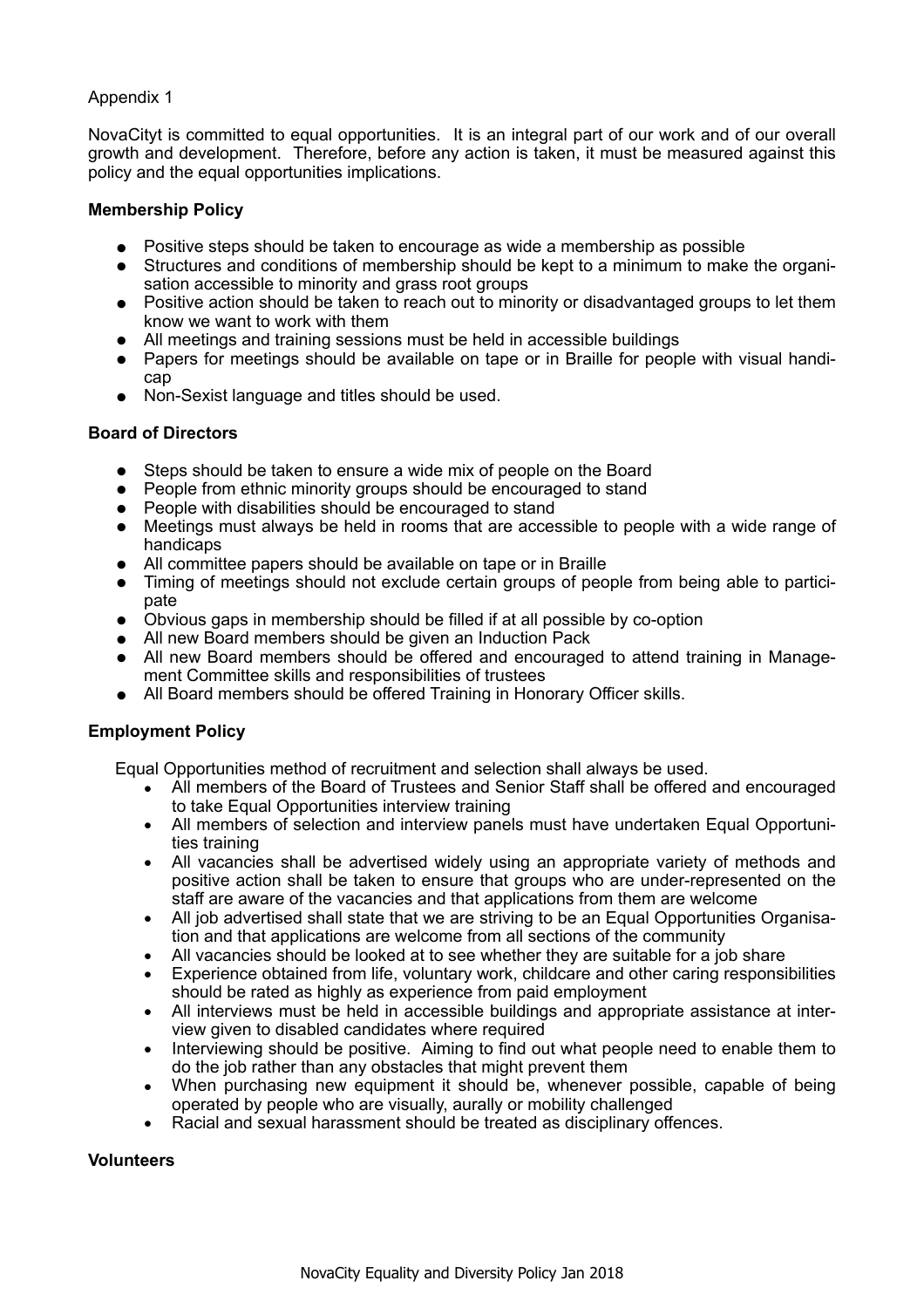NovaCity recognises that everyone has the right to be a volunteer but not necessarily the right to do every sort of voluntary work.

- Volunteers working directly for NovaCity should be given a role description and know to whom they are responsible
- Volunteers should have the right to receive training
- Volunteers are not members of staff and should not regard themselves as such
- They should not be given tasks that the staff members do not like doing
- They should not be expected to volunteer outside the hours they have agreed
- Volunteers should never be out of pocket because of their voluntary work and all agreed expenses should be refunded swiftly
- Volunteers should never be used to replace paid staff
- **•** Volunteers must be protected by insurance.

Equal Opportunities Monitoring Form

So that we can establish whether we are attracting applicants from as wide a section of the population as possible we would appreciate your co-operation in completing this form. Your answers will help us to see where we need to target our advertising for job vacancies.

These forms are received normally in an envelope and are removed from the application form as soon as they arrive at the office and remain completely anonymous. The selection panel will not have sight of them. An example of the form can be found as Appendix 2.

#### **Equality Act 2010**

The Act brought together into one piece of legislation and replaced all previous discrimination legislation. It provides that a person shall not be discriminated against, i.e. treated less favourably, on grounds of nine protected characteristics These are age, disability, gender reassignment, marriage and civil partnership, pregnancy and maternity, race, religion or belief, sex, and sexual orientation.